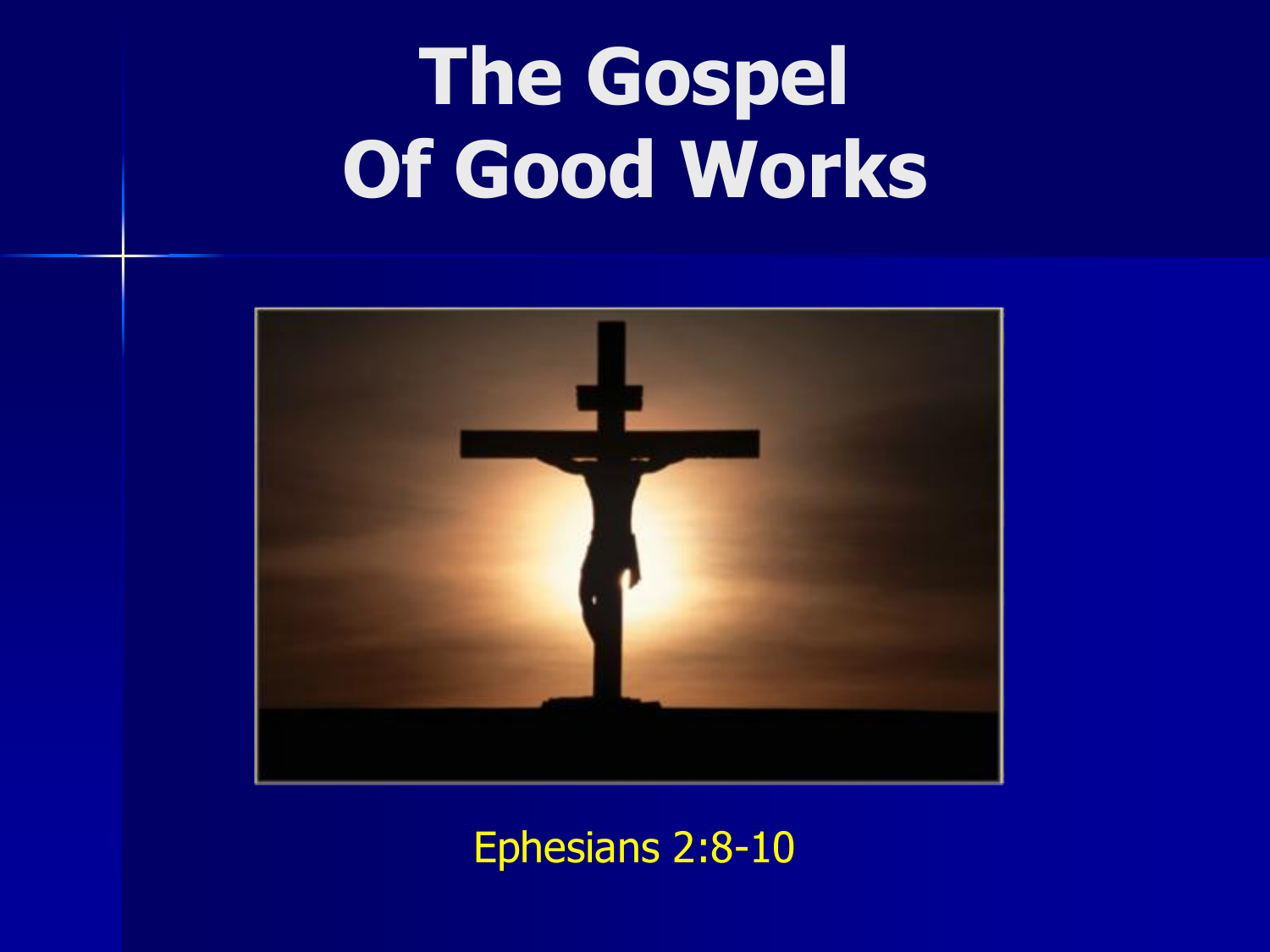

We Are Not Saved By Good Works Ephesians 2:8-9; Titus 3:4-7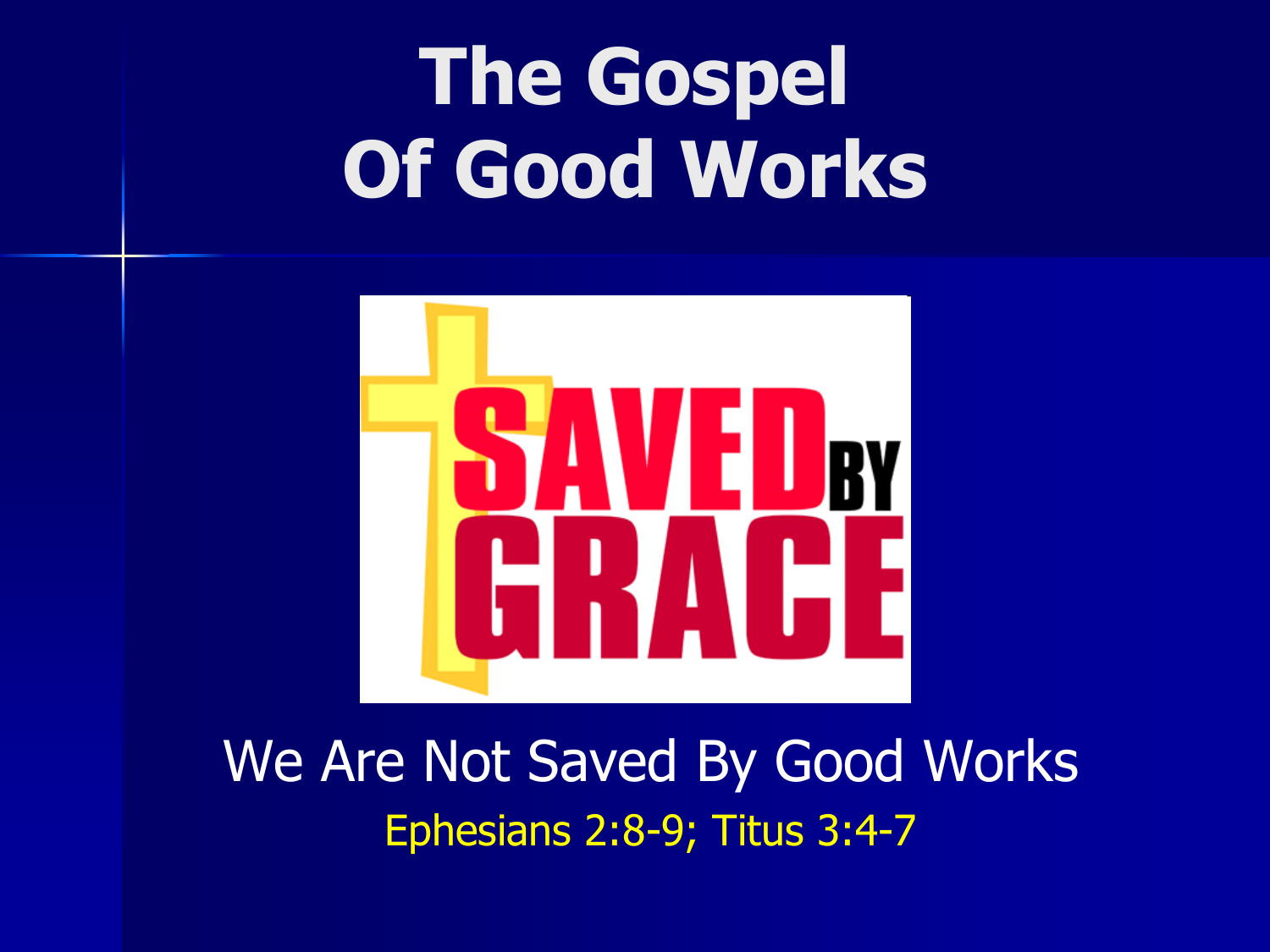

We Are Saved To Do Good Works Ephesians 2:10; Titus 2:11-14; 3:1,8,14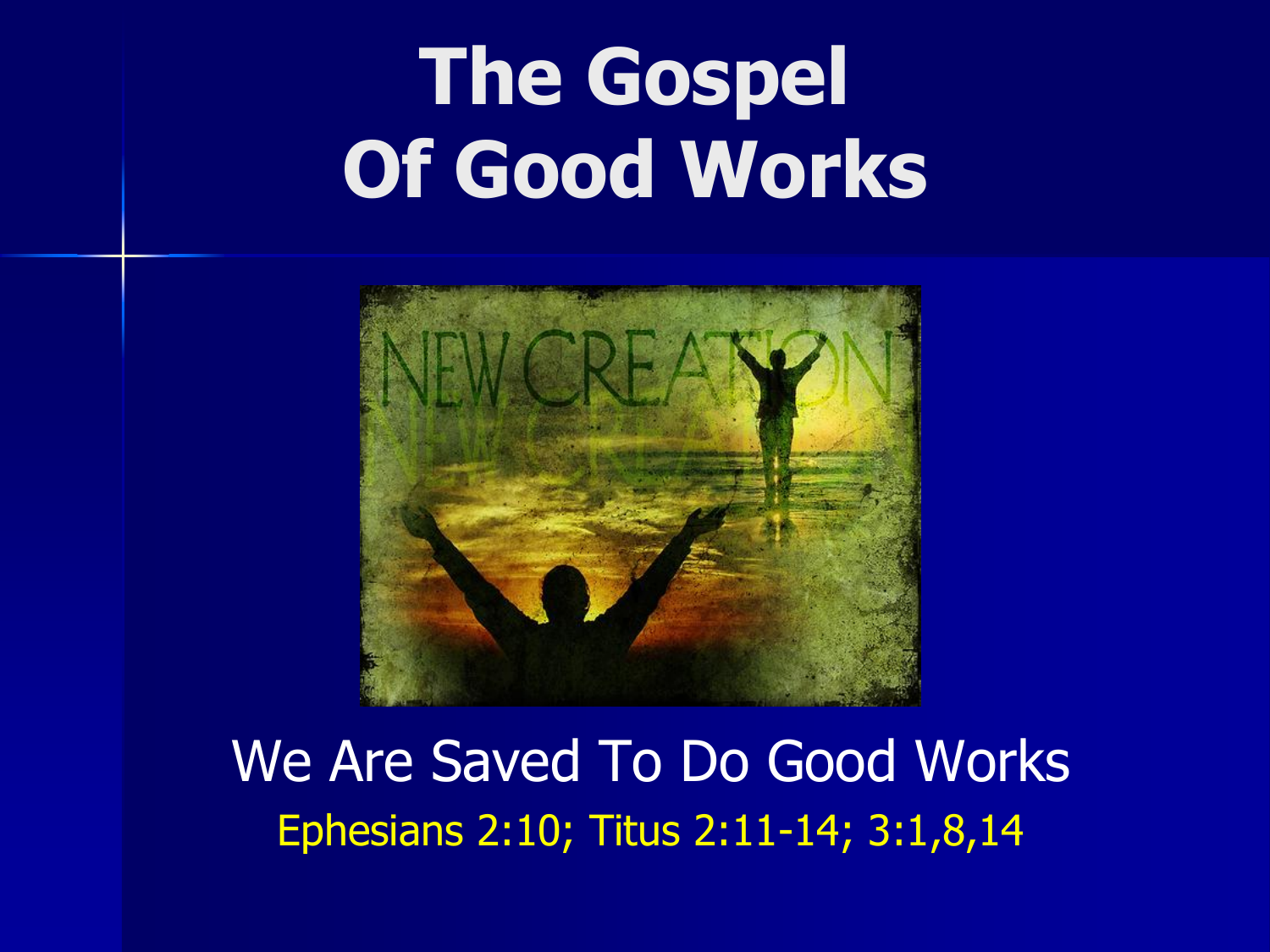

### The Purpose Of Good Works...

- $\triangleright$  They bring glory to God Mt 5:14-16; 1Pe 2:12
- $\triangleright$  They make us more like Jesus Lk 6:40; Ac 10:38
- $\triangleright$  They demonstrate living faith Jm 2:14-17,20,24
- $\triangleright$  They help unbelievers believe 1Pe 2:12; 3:1-2
- $\triangleright$  They meet urgent needs Ti 3:14

For we are His workmanship, created in Christ Jesus for good works, which God prepared beforehand that we should walk in them. **Ephesians 2:10**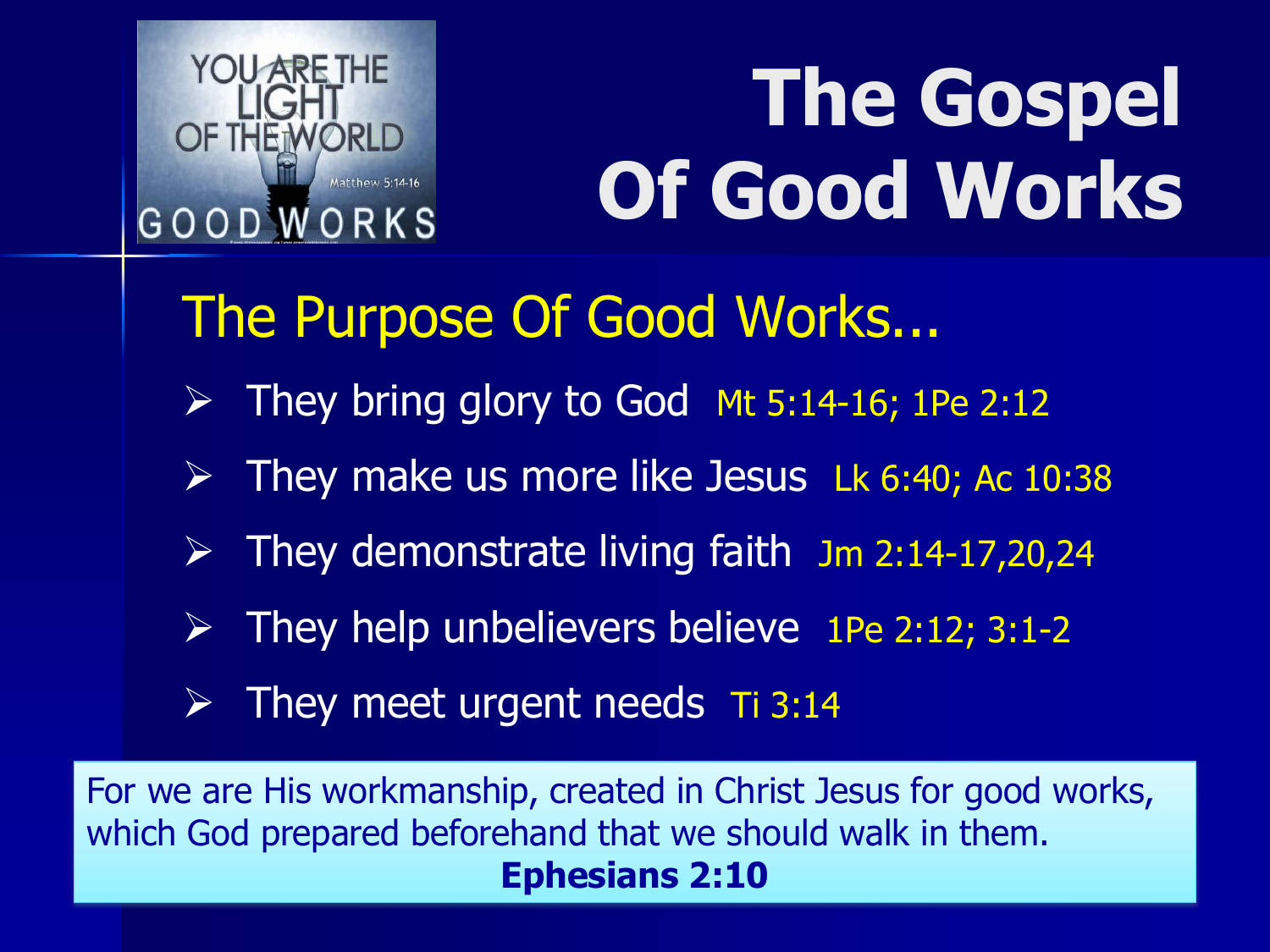

### Good Works We Should Do...

- $\triangleright$  Care for widows and orphans Jm 1:27; Ac 9:36-39
- $\triangleright$  Support the weak Ac 20:35; 1Th 5:14; Ga 6:1-2
- $\triangleright$  Visit the sick Lk 4:40; 9:2; 10:9; Jm 5:14-15
- Entertain strangers He 13:2; Ro 12:13; 1Ti 3:2; 5:9-10
- Remember prisoners He 13:3; 10:34; Ph 4:14,18
- $\triangleright$  Share our wealth He 13:16; 1Ti 6:16-19

"...thoroughly equipped for every good work." **2Ti 3:16-17**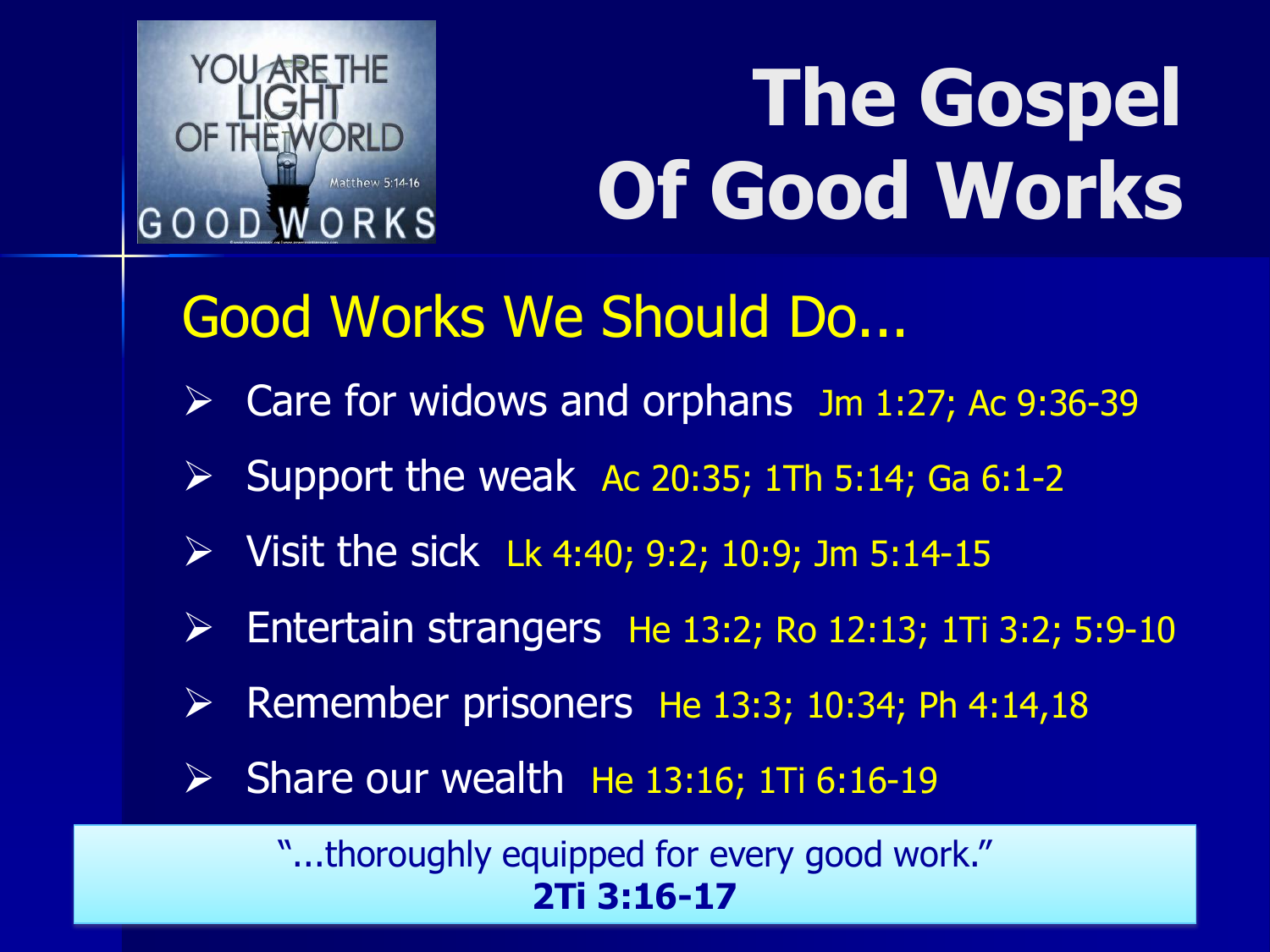And let us not grow weary while doing good, for in due season we shall reap if we do not lose heart.

Therefore, as we have opportunity, let us do good to all, especially to those who are of the household of faith.

Galatians 6:9-10